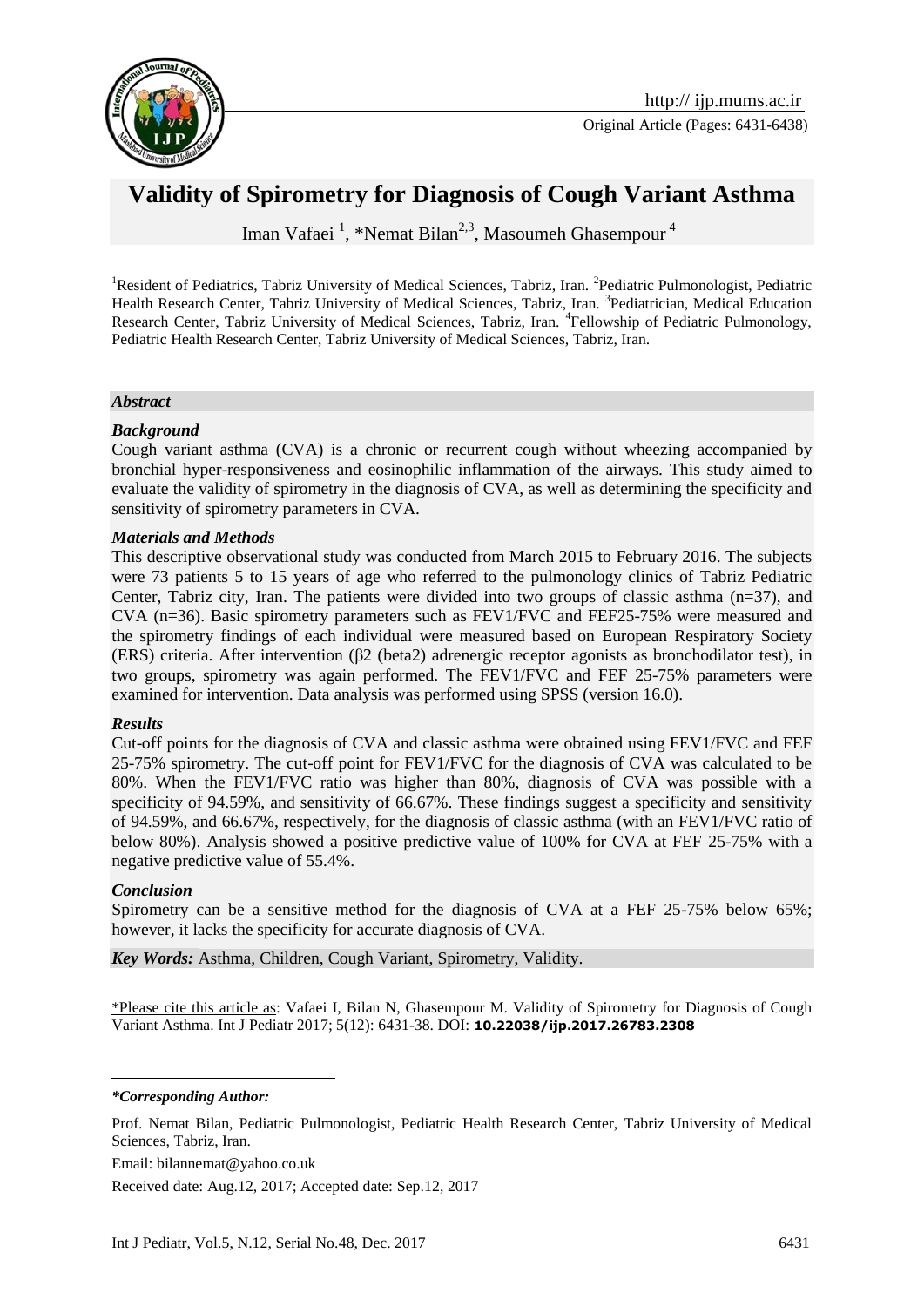# **1- INTRODUCTION**

 One subtype ofasthma is cough variant asthma (CVA), which is a chronic or recurrent cough without wheezing accompanied by bronchial hyperresponsiveness and eosinophilicinflammation of the airways (1, 2). CVA was first described by Glauser in 1972 (3). Unlike other causes of chronic cough, such as post-nasal drip-induced, gastro-esophageal reflux disease and ectopic cough, it is responsive to bronchodilators (4-6). The cough described in CVA patients is similar to that in asthma, as it includes non-productive, exercise-induced and cold air-induced coughing. Upper respiratory infections also have been proven to be involved in the onset of symptoms. Spirometry findings have been reported to be normal in most patients diagnosed with CVA (7).

Clinical studies have reported a lower incidence of CVA than classic asthma in children (8). It has been suggested that in adults and children, CVA may be a preterm trend for asthma. Although some children tend to show sensitivity to asthma triggers, many get relief from short-time asthma medications (9,10). Progression towards typical asthma is common in the pediatric population and these patients are associated with bronchial hyperresponsiveness (2). Therefore, the diagnosis of CVA in early visits of these patients can lead to reduced progression of symptoms towards classic asthma.

In adults and children who are able to cooperate and are over the age of six years, measuring lung function by spirometryis suggested to achieve an accurate diagnosis (11). A FEV1/FVC ratio of less than 0.8 represents significant airway obstruction. Although it has been stated in the literature that CVA spirometry findings include normal FEV1 and peak expiratory flow rates (PEFR), some studies have reported significant changes in pulmonary function tests during exercise or methacholine tests (7, 12, 13). To our knowledge, no study has evaluated the validity of spirometry parameters for CVA. The aim of this study was to evaluate the validity of spirometry in the diagnosis of CVA, as well as determine the specificity and sensitivity of spirometry parameters in CVA.

# **2- MATERIALS AND METHODS**

## **2-1. Study design and ethical considerations**

 This study is a descriptive observational study that has been registered as a research project (ID code 11376/4/5) at the Children's Research and Health Center. This study was approved by the Ethics Committee of the Tabriz University of Medical Sciences (Ethical code: TBZMED.REC.1394.856). The parents of the patients completed an informed consent form for spirometry and intervention. This study was conducted from March 2015 to February 2016. A total of 73 patients aged 5 to 15 years (37 cases of classic asthma and 36 cases of CVA) referred to the pulmonology clinics of Tabriz Pediatric Center, Tabriz city, East Azarbaijan province, North West of Iran. Patients evaluated by conventional spirometry.

The patients were divided into two groups of classic asthma (n=37), and CVA (n=36). Basic spirometry parameters such as FEV1/FVC and FEF 25-75% were measured and the spirometry findings of each individual were measured based on European Respiratory Society (ERS) criteria considering the age, gender, height and weight of each patient. Patients were asked to inhale 4 doses of 100 micrograms of  $\beta_2$  adrenergic agonists spray (bronchodilator test), and after 15 minutes, spirometry was again performed. The FEV1/FVC and FEF 25-75% parameters were examined for intervention. This method does not have a single gold standard, but is based on the ERS according to the age, gender, height and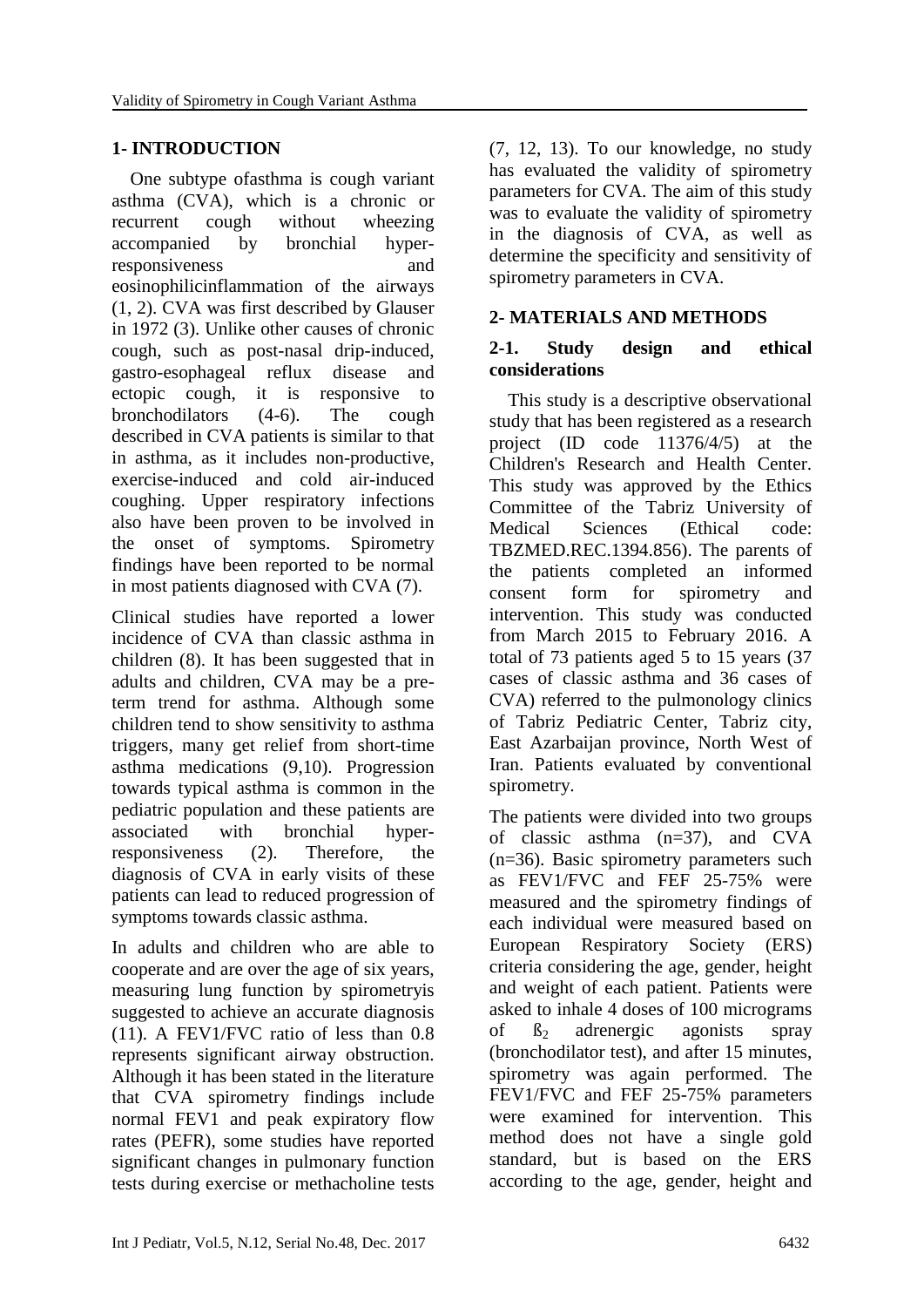weight of each patient (14). The CVA group included patients with a history of chronic non-productive cough (mostly overnight) for more than 8 weeks without wheezing and dyspnea. Patients with a history of cystic fibrosis, respiratory tract infection, pneumothorax or any previous history of treatment with asthma medications were excluded from the study.

# **2-2. Spirometry**

Patients were divided into the two groups and underwent routine spirometry. After intervention (inhaled  $\beta_2$  adrenergic agonists as bronchodilator test), spirometry was again performed.

## **2-3. Statistical analysis**

The results are expressed as mean ± standard deviation (SD). Qualitative and quantitative variables were analyzed between groups by independent t-testing and Chi-square testing, respectively. Comparison of changes in the main variables in post-interventional spirometry  $(inhaled \tB<sub>2</sub> adrenergic agonists as$ bronchodilator test), and basic spirometry were analyzed using the paired t-test. Data analysis was performed using SPSS (version 16.0). A p-value of less than 0.05 was considered to be statistically significant. The cut-off point for the validity of spirometry in the diagnosis of CVA was determined using the receiver operating characteristic (ROC) curve.

# **3- RESULTS**

 In this study, 73 patients aged 5 to 15 years participated. These patients were divided into two groups. One included 36 CVA patients (49.3%). The second group included 37 patients (50.7%) with classic asthma. Forty-eight patients (65.8%) were male, and 25 (34.2%) were female.

## **3-1. Spirometry parameters before and after intervention**

The mean FEV1/FVC and FEF 25-75% before intervention (inhaled  $\beta_2$  adrenergic agonists as bronchodilator test) in both groups are shown in **Table.1**. The FEV1/FVC showed a significantly higher mean in CVA patients  $(p < 0.001)$  in comparison with classic asthma patients. There was a non-significant difference (p  $= 0.06$ ) between CVA and classic asthma in the FEF 25-75% with a higher mean in classic asthma group (**Table.1**).

These patients also underwent spirometry after intervention (inhaled  $\beta_2$  adrenergic agonists as bronchodilator test). **Table.1** compares the mean  $\pm$  SD of each group before and after intervention. All comparisons before and after intervention showed a significant differences for FEV1/FVC and FEF 25-75% ( $p < 0.001$ ).

| Table-1: Spirometry parameters before and after intervention for each group of classic and cough |  |  |  |  |  |  |
|--------------------------------------------------------------------------------------------------|--|--|--|--|--|--|
| variant asthma patients                                                                          |  |  |  |  |  |  |

| Name of group        | Spirometry | Pre-intervention  | Post-intervention  | P-value |  |  |
|----------------------|------------|-------------------|--------------------|---------|--|--|
|                      | parameter  | Mean $\pm$ SD     | Mean $\pm$ SD      |         |  |  |
| Cough variant asthma | FEV1/FVC   | $89.44 \pm 13.07$ | $122.86 \pm 11.43$ | < 0.001 |  |  |
|                      | FEF 25-75% | $52.17 \pm 12.16$ | $83.72 \pm 11.48$  | < 0.001 |  |  |
| Classic asthma       | FEV1/FVC   | $72.35 + 8.47$    | $114.78 \pm 17.07$ | < 0.001 |  |  |
|                      | FEF 25-75% | $57.86 \pm 12.35$ | $86.08 \pm 13.34$  | < 0.001 |  |  |

SD: Standard deviation; FEV1: Forced expiratory volume in 1 second; FVC: Forced vital capacity; FEV1/FVC: Forced expiratory volume in 1 second/ Forced vital capacity ratio; FEF25%: Forced expiratory flow at 25% of expired vital capacity; FEF75%: Forced expiratory flow at 75% of expired vital capacity; PEF: Peak expiratory flow; FEF (25-75%): Forced expiratory flow between 25% and 75% of expired vital capacity.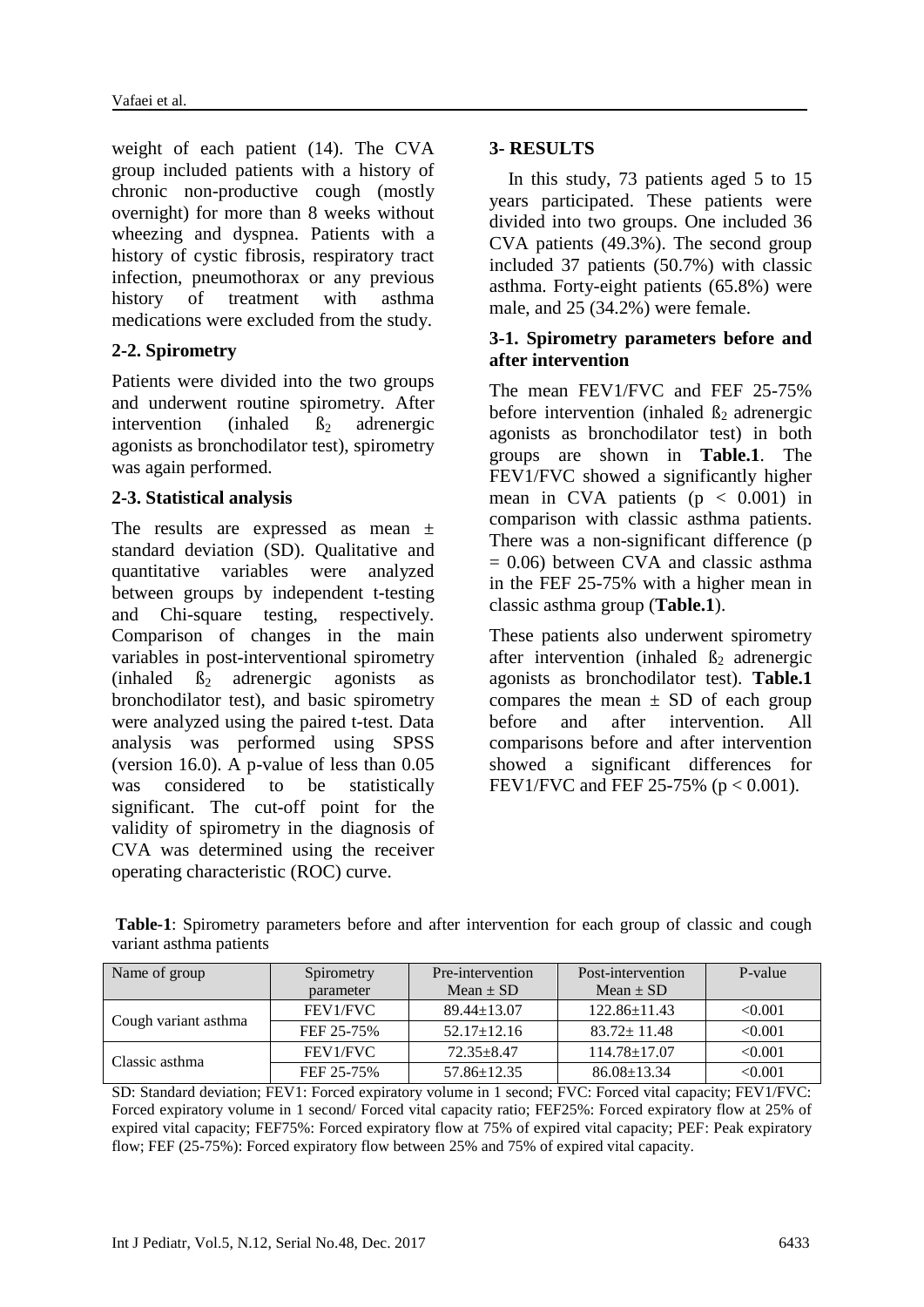Using spirometry, the FEV1/FVC and FEF 25-75% cut-off points for the diagnosis of CVA and classic asthma were obtained by the ROC curve. The cut-off point for FEV1/FVC for the diagnosis of CVA was calculated to be 80%. When the FEV1/FVC ratio was higher than 80%, a diagnosis of CVA was possible with a

specificity of 94.59% and sensitivity of 66.67%. The findings suggested a specificity of 66.67%, and sensitivity of 94.59% for the diagnosis of classic asthma for an FEV1/FVC ratio of less than 80% (**Figures 1, 2**).



**Fig.1:** ROC curve for FEV1/FVC spirometry parameter in patients with cough variant asthma.



**Fig.2**: ROC curve for FEV1/FVC spirometry parameter in patients with classic asthma.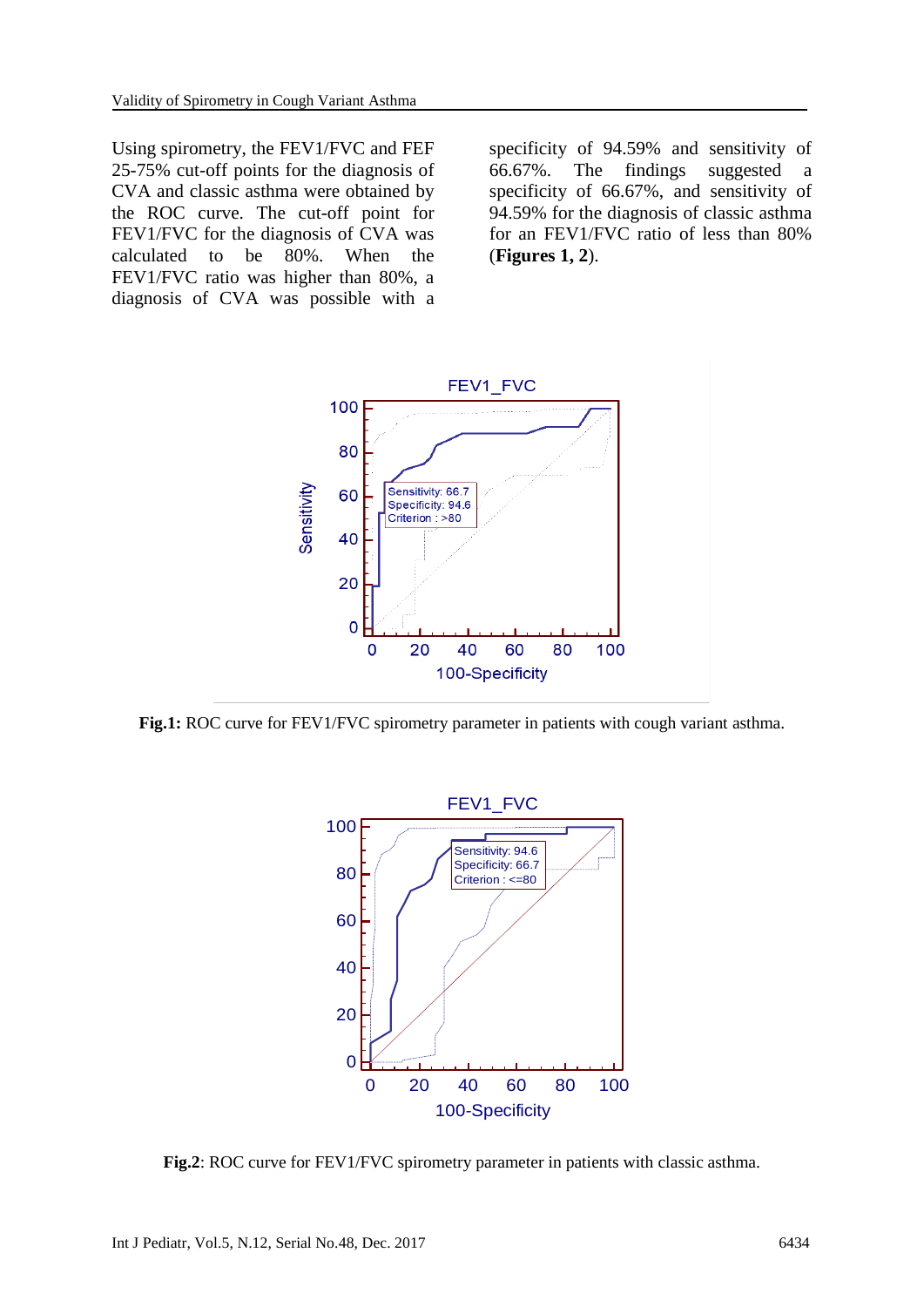The FEF 25-75% parameter for the diagnosis of CVA showed a cut-off point of 65%. Values below 65% produced a diagnosis of CVA with a specificity of 21.62% and sensitivity of 100%. Analysis showed a positive predictive value of 100% for CVA using FEF 25%-75%, while the negative predictive value was 55.4% (**Figures 3, 4**).



**Fig.3**: ROC curve for FEF 25-75% spirometry parameter in patients with cough variant asthma.



**Fig.4**: ROC curve for FEF 25-75% spirometry parameter in patients with classic asthma.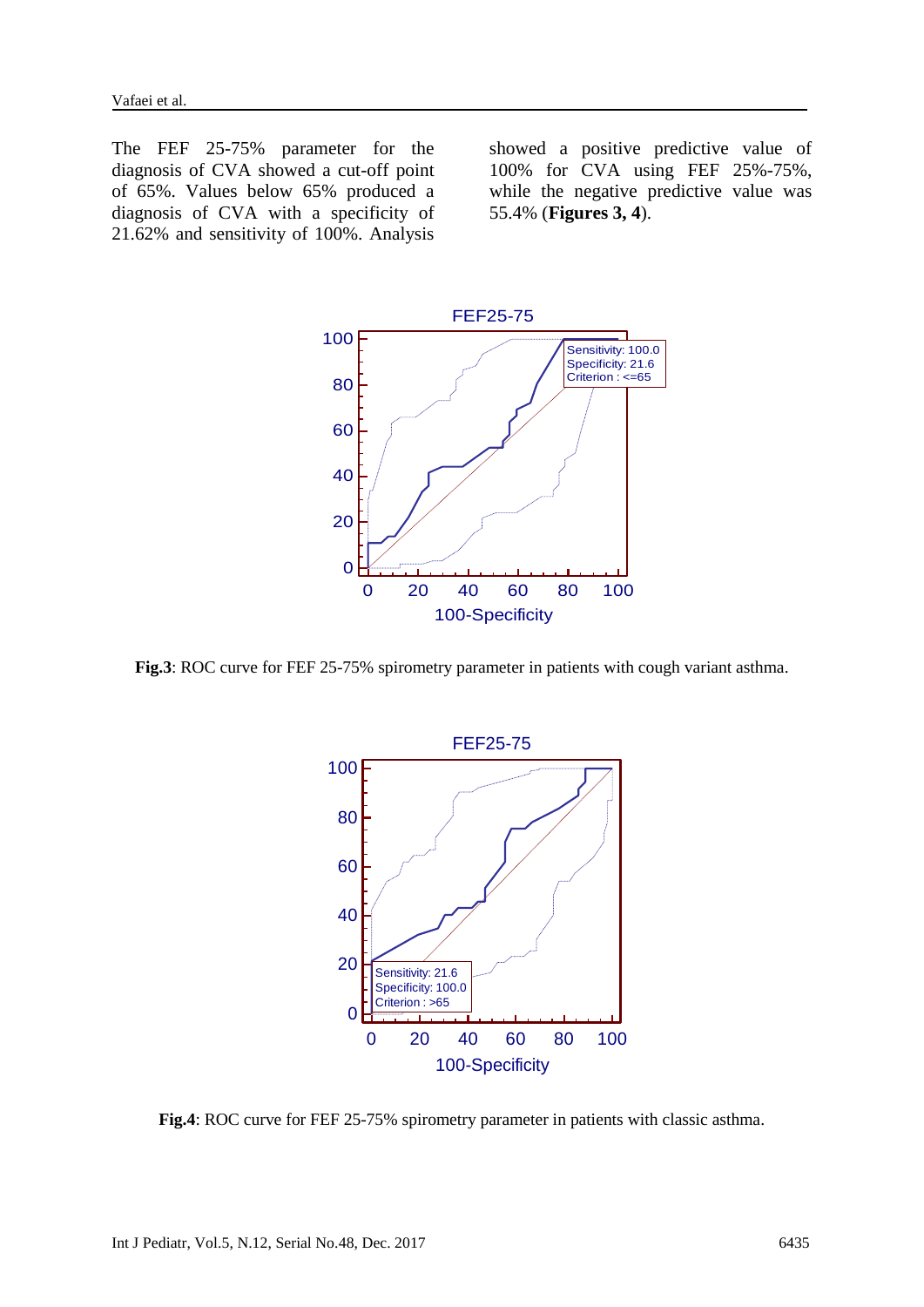# **4- DISCUSSION**

 This study evaluated the validity of spirometry findings in patients with CVA with a focus on FEF 25-75%. The validity of spirometry was also assessed for CVA and classic asthmatic patients using FEV1/FVC, which showed that for a FEV1/FVC ratio higher than 80%, the diagnosis of CVA showed a specificity of 94.59%, and sensitivity of 66.67%. The current findings suggest a specificity of 94.59%, and sensitivity of 66.67% for the diagnosis of classic asthma (with an FEV1/FVC ratio below 80%).

The most important finding of this study was evaluation of the FEF 25-75% parameter for the diagnosis of CVA. A cut-off point of 65% was obtained, meaning that a FEF 25-75% value of below 65% produced a diagnosis of CVA with a specificity of 21.62% and sensitivity of 100%. Some studies have evaluated the role of spirometry in the diagnosis and evaluation of CVA in comparison with classic asthma. Chen et al.(15), reported no significant differences in the FEV1, FVC and PEFR values of CVA and classic asthma patients. The progress of both groups was reported after treatment with corticosteroids.

In another study, spirometry parameters of FEV1, FVC, FEF 25-75% and MMEF 25- 75% (maximal mid-expiratory flow) were compared for an asthma attack, recovery phase of asthma and CVA. All parameters were found to be lower than 80% in the classic asthma group, but the values for FEF 25-75% decreased significantly. The mean predicted percentage of FVC, FEV1, MMEF 25-75%, FEF 25% for CVA and the recovery phase of classic asthmatic patients were lower than for the control group; however, no differences were observed between the latter two groups (16). Other studies have evaluated airway response to methacholine by comparing classic asthma and CVA patients. It has been stated that maximal airway response plays a greater role than the degree of airway hyper-sensitivity in the progression of CVA to classic asthma (6, 17). Mochizuki et al. (5) evaluated bronchial reactivity in children with CVA and compared it to that of asthma patients. They found out that bronchial reactivity in CVA patients tended to be lower and might be related to the elongated duration of cough without wheezing in CVA cases.

Some studies have investigated methods other than spirometry. Li et al. (18) reported that eosinophil infiltration and increased expression of NGF (nerve growth factor), and intrleukin-4 (IL-4) in the induced sputum of patients shows their possible role in the diagnosis and treatment of patients with CVA. Another study reported increased levels of serum immunoglobulin E (IgE), interleukin 4 and interleukin 5 (IL-5) in the peripheral blood smear of CVA patients in the acute phase in comparison with CVA patients in the recovery phase. No significant differences were stated between acute phases of asthma and CVA patients (19).

# **4-1. Limitations of the study**

The spirometry maneuver is highly dependent on patient cooperation and effort. The most important limitation of this study was the inability and poor competition of children at the time of spirometry.

# **5- CONCLUSION**

 The cut-off point for FEF 25-75% for the diagnosis of CVA was calculated to be 65%. Values below 65% produced a diagnosis of CVA with a specificity of 21.62%, and sensitivity of 100%. When the FEV1/FVC ratio was higher than 80%, a diagnosis of CVA was possible with a specificity of 94.59%, and sensitivity of 66.67%. Thus Spirometry can be sensitive method for the diagnosis of CVA for FEF 25-75% values of below 65%; however, it lacks specificity for the diagnosis of CVA.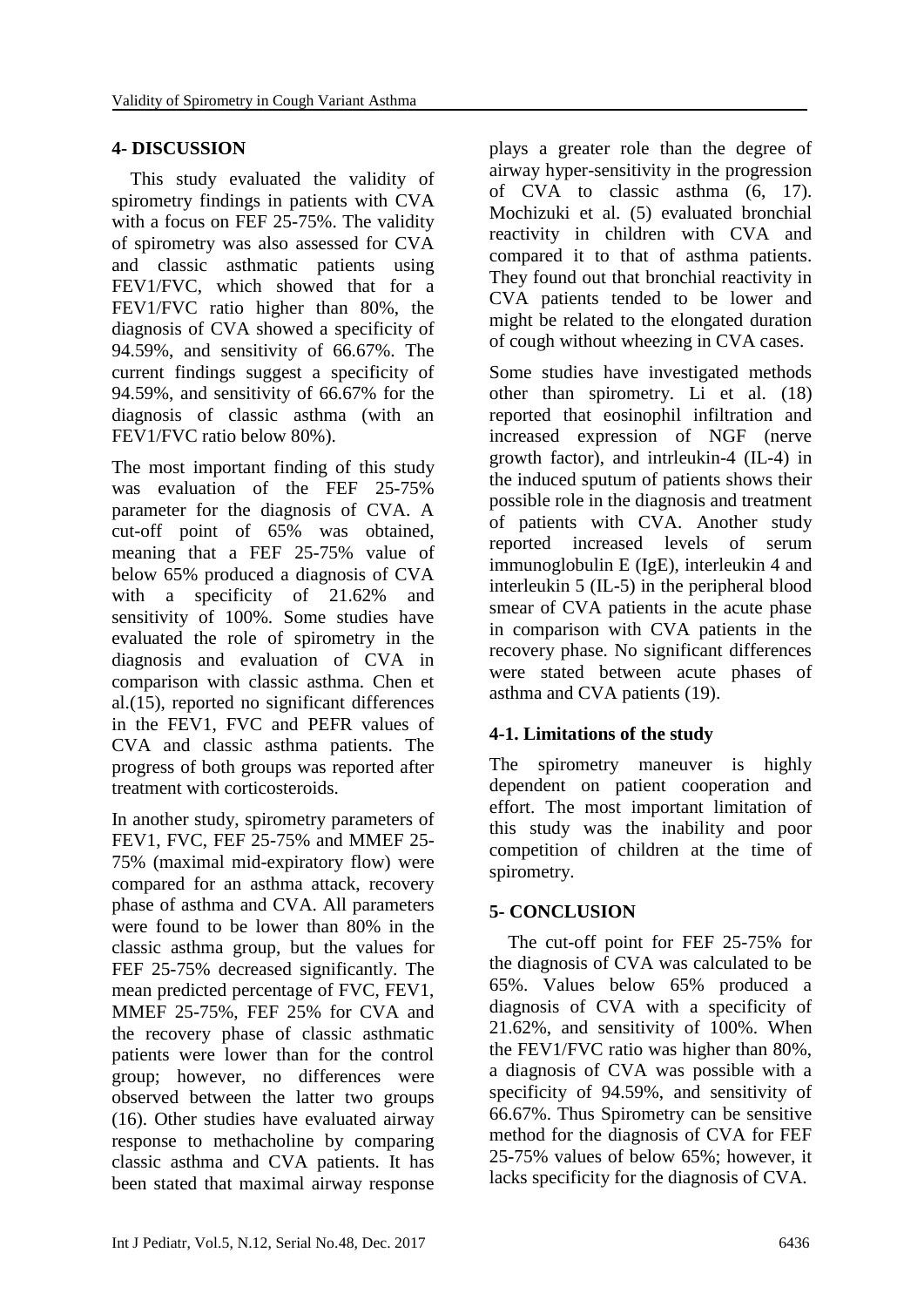# **6- ABBREVIATION**

**FEV1/FVC**: Forced expiratory volume in 1 second/ Forced vital capacity ratio,

**FEF 25-75%:** Forced expiratory flow between 25% and 75% of expired vital capacity.

**MMEF 25-75%**: Maximal mid-expiratory flow between 25% and 75% of expired vital capacity.

### **7- CONFLICT OF INTEREST**

The authors declare no conflict of interest.

## **8- ACKNOWLEDGMENTS**

This research was financially supported by the Pediatric Health Research Center of Tabriz University of Medical Sciences; in Tabriz, Iran.

### **9- REFERENCES**

1. Vally M, Irhuma M. Management of Cough: a practical approach. South African Family Practice. 2016;58(4):35-9.

2. Antoniu SA, Mihaescu T, Donner CF. Pharmacotherapy of cough-variant asthma. Expert opinion on pharmacotherapy. 2007;8(17):3021-8.

3. Glauser F. Variant asthma. Annals of allergy. 1972;30(8):457.

4. Irwin RS, Corrao WM, Pratter MR. Chronic Persistent Cough in the Adult: the Spectrum and Frequency of Causes and Successful Outcome of Specific Therapy 1–3. American Review of Respiratory Disease. 1981;123(4):413-7.

5. Mochizuki H, Arakawa H, Tokuyama K, Morikawa A. Bronchial sensitivity and bronchial reactivity in children with cough variant asthma. CHEST Journal. 2005;128(4):2427-34.

6. Koh Y, Park Y, Kim C. The importance of maximal airway response to methacholine in the prediction of wheezing development in patients with cough‐variant asthma. Allergy. 2002;57(12):1165-70.

7. Johnson D, Osborn LM. Cough variant asthma: a review of the clinical literature. Journal of Asthma. 1991;28(2):85-90.

8. Marchant JM, Masters IB, Taylor SM, Cox NC, Seymour GJ, Chang AB. Evaluation and outcome of young children with chronic cough. Chest. 2006;129(5):1132-41.

9. Goyal V, Grimwood K, Marchant JM, Masters IB, Chang AB. Paediatric chronic suppurative lung disease: clinical characteristics and outcomes. European journal of pediatrics. 2016;175(8):1077-84.

10. Shields MD, Bush A, Everard ML, McKenzie S, Primhak R. Recommendations for the assessment and management of cough in children. Thorax. 2008;63(Suppl 3):iii1  $iii15$ 

11. Cockcroft DW. Bronchoprovocation methods. Clinical reviews in allergy & immunology. 2003;24(1):19-26.

12. Cloutier MM, Loughlin GM, DeCubellis SD, Crowder MH. Chronic cough in children: a manifestation of airway hyperreactivity. Pediatrics. 1981;67(1):6-12.

13. Corrao WM, Braman SS, Irwin RS. Chronic cough as the sole presenting manifestation of bronchial asthma. New England Journal of Medicine. 1979;300(12):633-7.

14. Quanjer PH, Tammeling G, Cotes J, Pedersen O, Peslin R, Yernault J. Lung volumes and forced ventilatory flows. Eur Respiratory Soc; 1993.

15. Chen Y, Kao Y, Xin X, Jiang K. Analysis of lung function in children with respiratory diseases and its clinical application. Zhejiang da xue xue bao Yi xue ban= Journal of Zhejiang University Medical sciences. 2005;34(4):365-7.

16. Yuan J, An S, Gao W, Du W, Sun J, Zhang M, et al. Comparative analysis of conventional pulmonary function test results in children with asthma or cough variant asthma. Zhongguo dang dai er ke za zhi= Chinese journal of contemporary pediatrics. 2013;15(3):171-4.

17. Kang H, Koh YY, Yoo Y, Yu J, Kim DK, Kim CK. Maximal airway response to methacholine in cough-variant asthma: